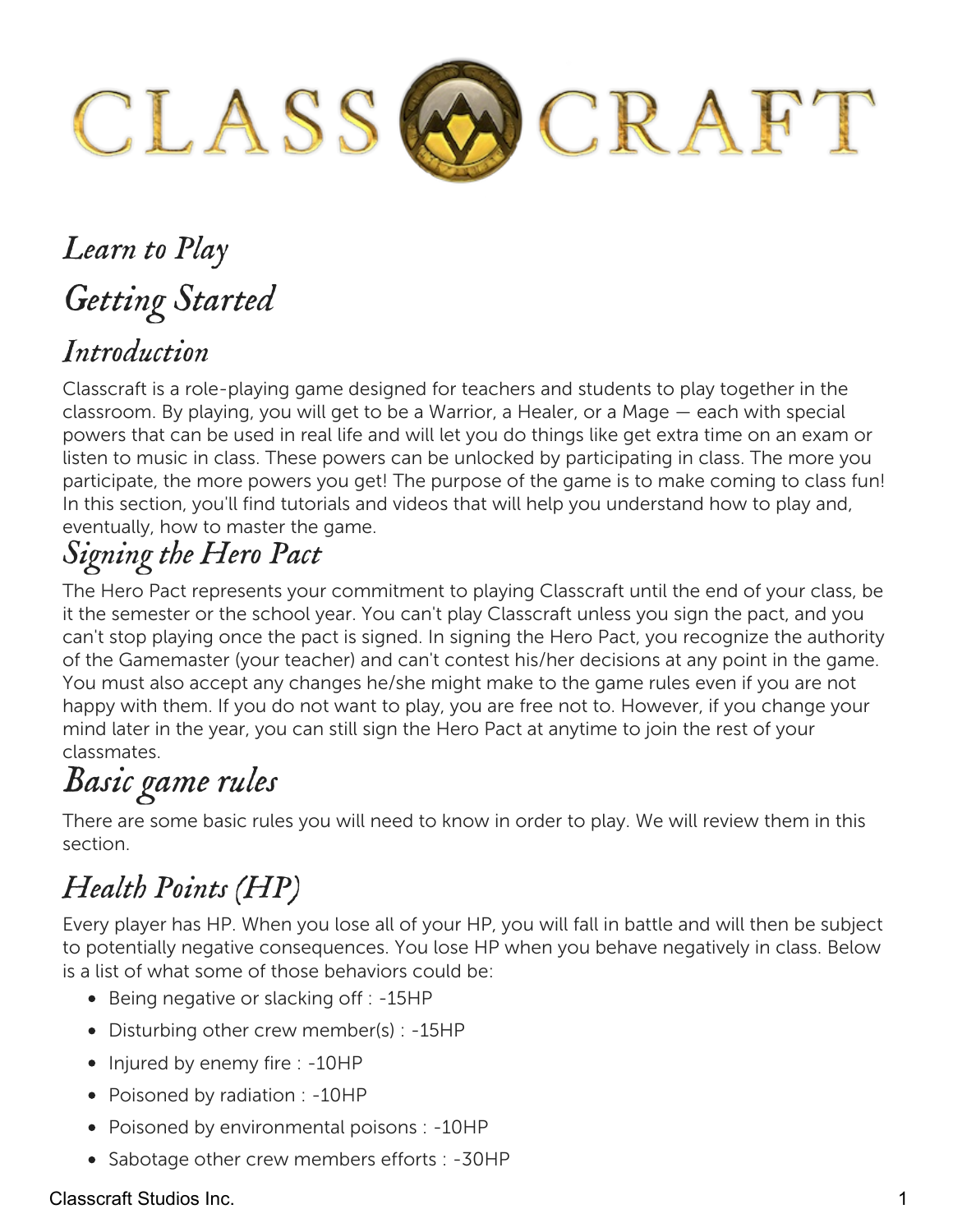## *Experience Points (XP)*

You also have XP. XP allows you to level up in the game and unlock powers. To earn XP, you must behave in a positive way in class. Here's a list of some behaviors that can earn you XP:

- $\bullet$  Being positive and hard-working in the mission : +50XP
- Effective Communication : +50XP
- Effective Problem Solving : +50XP
- Effective acting and role playing : +50XP
- Successful battle : +50XP
- Complete Objective : +100XP

## *Action Points (AP)*

In addition to HP and XP, you also have AP. AP enables you to use the powers you've earned. For example, if a Healer wants to use the "Heal 1" power, it will cost them 15 AP. When you don't have enough AP, you can't use any powers.

## *Regeneration of HP and AP*

The only way to regain HP is by using powers. By default, all players automatically gain 4 AP per day (at midnight) even when there is no class. It's with these AP that you can then use powers to regenerate your or your teammates' HP.

## *Power Points (PP)*

At the beginning of the game, every player starts at Level 1. To level up, you must earn 1,000 XP. Every time you do, you will earn a PP. It's with PP that you can buy powers! Powers can cost between 1 and 3 PP depending on how strong they are. See the chart in the "Choosing your character" section to learn specifics.

## *Gold Pieces*

Gold pieces are used to buy gear that you can equip to customize your character and make it look awesome! There are three ways you can get gold pieces:

- You can earn some every time you level up (Free and Premium),
- You can train your pets (Premium version), or
- If your class is playing the Premium version, your teacher can reward you with gold pieces if you do well in class.

# *Logging in to Your Classcraft Account*

## *Get your log-in info*

If your teacher collected your email address in class, check your inbox for a message from Classcraft with all the info you'll need to log in. If your teacher assigned you a username and password, use it to log into the mobile app or visit game.classcraft.com.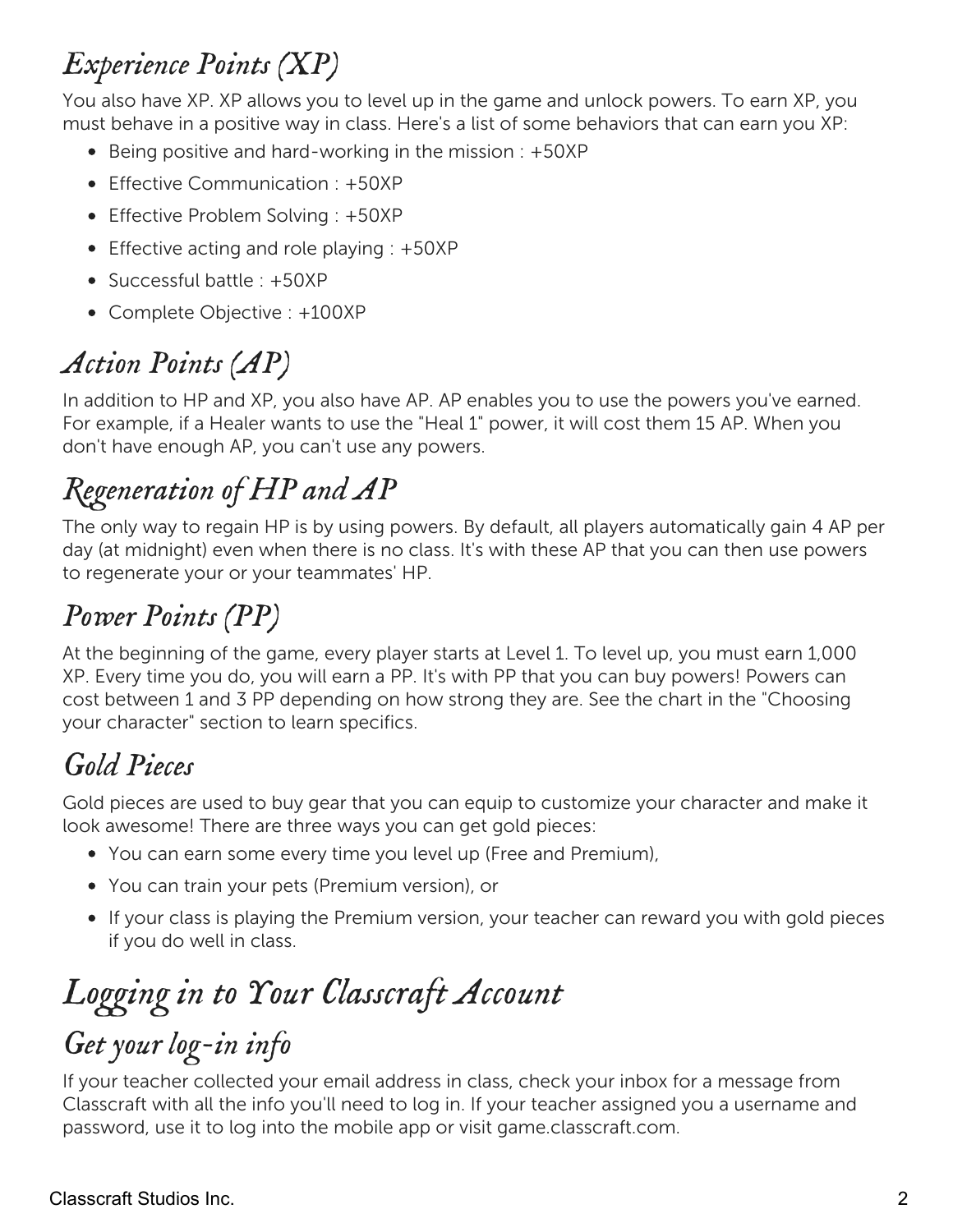## *Get to know the interface*

The easiest way to learn how to navigate the game interface is to jump in and start using it. Once you're in the game interface, you'll be able to:

- View your character's stats,
- Learn powers by spending your PP,
- Use powers that your character has learned,
- Monitor other players on your team and in your class,
- Checkout lessons and discuss with your fellow students (Premium version),
- Get updates of the game to see what's happening,
- Customize your avatars,
- Train pets, and
- Change your password.

# *Choosing Your Character*

Before you begin playing Classcraft, you'll have to decide if you want to be a Healer, Mage, or Warrior. Get to know the differences between them all. You may have a preference going in, but ultimately, you'll want to make a decision that's best for your team. You'll also want to talk with your teammates before picking your character so you can make sure you have a balanced team of Healers, Mages, and Warriors. Your team's strategy is very important. Take your time in choosing. Once your choice is made, there's no turning back!

### *Healer*

### Max HP:50 | Max AP:35

As the name suggests, the Healers perform healing functions in the game. When a team member takes damage, they can use different powers to restore HP to that player. They can also use these powers on themselves.

The Healer has a maximum of 50 HP and 35 AP, giving it an edge on strength and survival. This character class likes to help others, and team members will frequently call on them to use the "Heal' and "Revive" powers during the game. The "Revive" power is the Healer's most significant power since it can save other players from falling in battle, thereby preventing damage to the rest of their team.

### **Powers**

| <b>Power</b>    |              | Tier AP Description                                                                                                               | <b>Requires</b> |
|-----------------|--------------|-----------------------------------------------------------------------------------------------------------------------------------|-----------------|
| Heal 1          | $\mathbf{1}$ | 15 A teammate gains 10 HP.                                                                                                        |                 |
| Sainthood       |              | 20 Healer can restore the Chimera health level 50%                                                                                |                 |
| Ardent<br>Faith |              | Healer can reduce one ship's systems heat level<br>10 by 50% (Engines, Versabeam, Sheilds, Sensors,<br>Stealth, Reactor, Weapons) |                 |
| Heal 2          |              | 2 20 A teammate gains 20 HP.                                                                                                      | Heal 1          |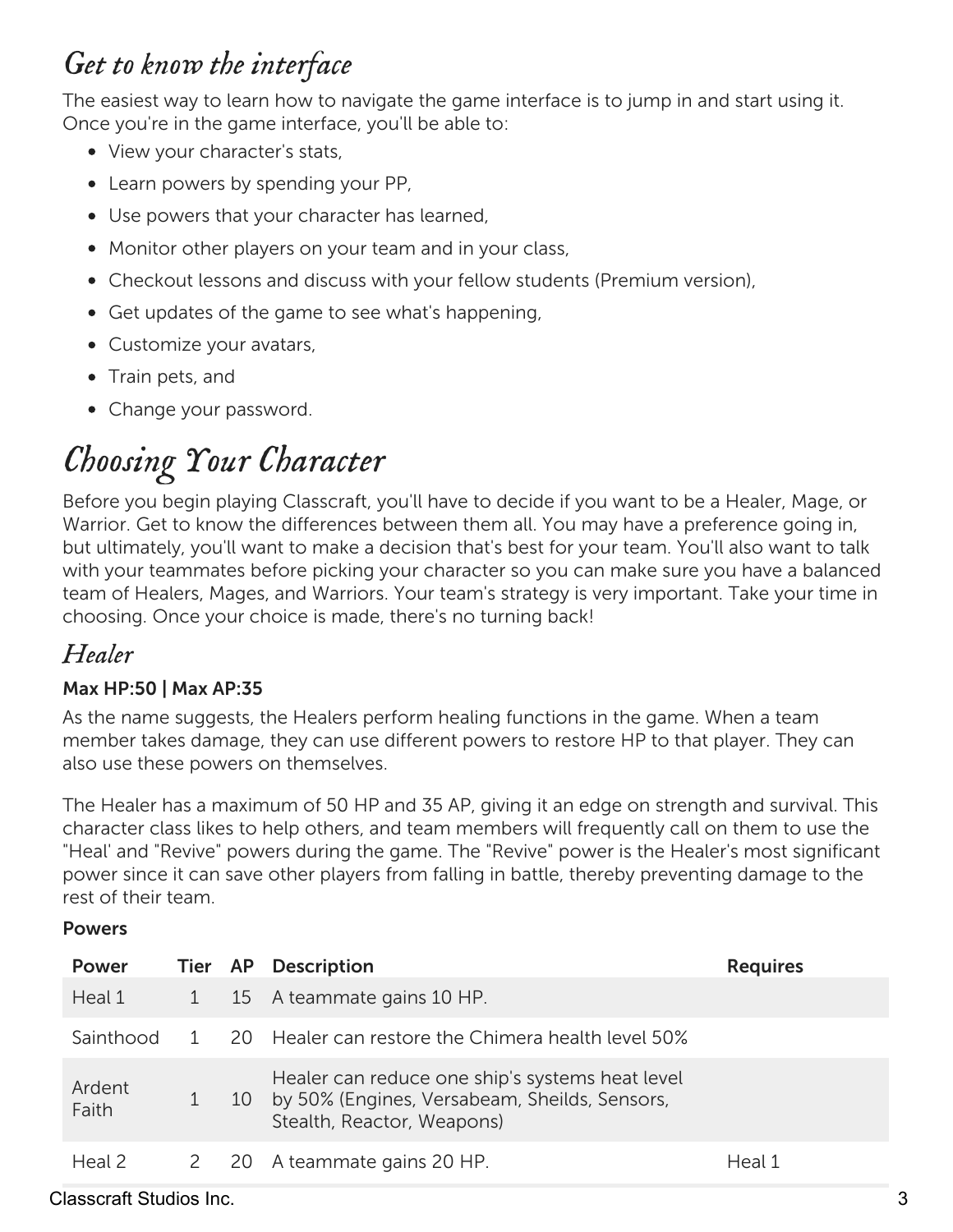| Favor of<br>the Gods | $\overline{2}$ | 20 | The healer can restore the Artemis Charger's<br>Shields to full capacity                                                         | Sainthood                   |
|----------------------|----------------|----|----------------------------------------------------------------------------------------------------------------------------------|-----------------------------|
| Revive               | $\mathbf{2}$   |    | When a teammate (not including the healer) falls<br>25 to 0 HP, he/she avoids all penalties and comes<br>back to life with 1 HP. | <b>Ardent Faith</b>         |
| Heal 3               | 3              | 20 | A teammate gains 30 HP.                                                                                                          | Heal 2                      |
| Healing<br>Circle    | 3              | 30 | All team members, other than the healer, gain 15<br>HP.                                                                          | Heal 2                      |
| Prayer               | 3              | 35 | Healer can revive one crew members health levels<br>to 100%, even those that are dead!                                           | Revive<br>Favor of the Gods |

### *Mage*

### Max HP:30 | Max AP:50

Mages are the game's AP suppliers. Mages are the strongest class in terms of powers because they can acquire a maximum of 50 AP. They can also use powers like the "Fountain of Mana," which enables them to give AP to another team member, which in turn allows them to use their powers more frequently.

Mages are also more at risk of falling in battle since they can only acquire a maximum of 30 HP. The Mage class is recommended for students who are confident that they can survive on just 30 HP with the help of their teammates.

| Power               | Tier AP        |          | <b>Description</b>                                                                                    | <b>Requires</b>          |
|---------------------|----------------|----------|-------------------------------------------------------------------------------------------------------|--------------------------|
| Mana<br>Transfer    | $\mathbf{1}$   | 35       | All team members, except mages, gain 7 AP.                                                            |                          |
| Teleport            | $\mathbf{1}$   | 50       | The mage can teleport the Artemis Charger to any<br>location in the current sector                    |                          |
| Invisibility        | 1              | 30       | The mage can increase the Artemis Charger's<br>Stealth capacity to 100%                               |                          |
| Mana Shield         | $\overline{2}$ | $\Omega$ | The mage can transfer damage to his/her AP, at<br>the cost of 3 AP per HP prevented.                  | Mana Transfer            |
| <b>Cheat Death</b>  | $\overline{2}$ | 15       | A fallen teammate (other than the mage) can reroll<br>the cursed die but must accept the new outcome. | Teleport                 |
| Time Warp           | $\overline{2}$ | 50       | The mage can use this power to instantly portal<br>the Artemis Charger to any location in the galaxy  | Teleport<br>Invisibility |
| Fountain of<br>Mana | $\overline{3}$ | 40       | A teammate, who isn't a mage, replenishes all of<br>his/her AP.                                       | Mana Shield              |
|                     |                |          | The mage can use this power to "see" how many<br>enemy ships are approaching in an attack and         | Cheat Death              |

### Powers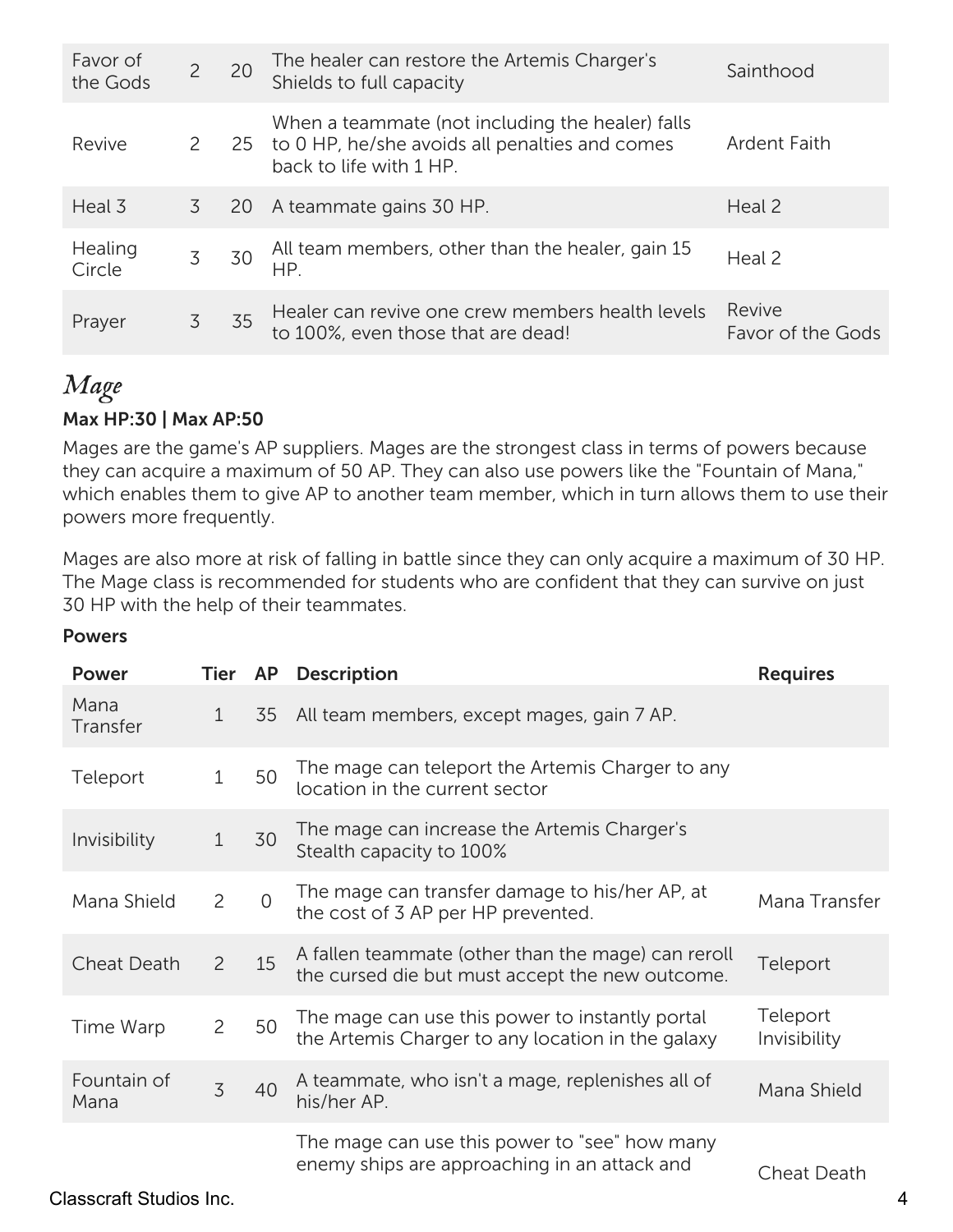| Clairvoyance | $\mathcal{S}$ |    | 20 disable their stealth systems (flight director will<br>announce to the crew how many ships are<br>attacking the Artemis Charger | Mana Shield |
|--------------|---------------|----|------------------------------------------------------------------------------------------------------------------------------------|-------------|
| Mage Circle  | 5             | 50 | All crew members are protected from any damage<br>for the next 10 minutes                                                          | Time Warp   |

### *Warrior*

### Max HP:80 | Max AP:30

Warriors are the game's protectors. When a team member is about to lose HP, Warriors can use their powers to absorb the damage for the player while simultaneously neutralizing it so that the Warrior loses fewer HP. These powers can save a team member from falling in battle and spare the rest of the team from the damage caused by it.

If a student might be at risk of losing a lot of HP, the Warrior class is an ideal choice for them because Warriors can acquire a maximum of 80 HP and can even heal themselves using the "First Aid" power. However, because they can only acquire a maximum of 30 AP, Warriors don't have very strong powers and can't use them very often.

### **Powers**

| <b>Power</b>                                       | Tier AP        |    | <b>Description</b>                                                                                                                                            | <b>Requires</b>                 |   |
|----------------------------------------------------|----------------|----|---------------------------------------------------------------------------------------------------------------------------------------------------------------|---------------------------------|---|
| Protect<br>$\mathbf{1}$                            | $\mathbf{1}$   | 10 | The warrior can take up to 10 damage instead of<br>his/her teammate, receiving only 80% of the initial<br>damage.                                             |                                 |   |
| <b>First Aid</b>                                   | $\mathbf{1}$   | 10 | The warrior gains 1 HP for each level they have, but<br>always gains at least 5 HP.                                                                           |                                 |   |
| Hunting                                            | $\mathbf{1}$   | 15 | The warrior can replenish one weapons system to 50%<br>capacity (homing torpedoes 5/10, proximity mines<br>5/10, flash blasters 10/20, seeker missiles 7/15)  |                                 |   |
| Protect<br>2                                       | $\overline{2}$ | 15 | The warrior can take up to 20 damage instead of<br>his/her teammate, receiving only 65% of the initial<br>damage.                                             | Protect 1                       |   |
| Ambush                                             | $\overline{c}$ | 15 | The warrior can render 1 enemy ships engines<br>immobilised                                                                                                   | Protect 1<br><b>First Aid</b>   |   |
| Counter<br>Attack                                  | $\overline{2}$ | 15 | The warrior can lower 1 enemy ship's shields to zero                                                                                                          | Hunting                         |   |
| Protect<br>$\overline{3}$                          | $\overline{3}$ | 20 | The warrior can take up to 30 damage instead of<br>his/her teammate, receiving only 50% of the initial<br>damage.                                             | Protect 2                       |   |
| Frontal<br>Assault                                 | 3              | 30 | The warrior can replenish one weapons system to<br>100% capacity (homing torpedoes 5/10, proximity<br>mines 5/10, flash blasters 10/20, seeker missiles 7/15) | Ambush                          |   |
| Secret<br>Weapon<br><b>Classcraft Studios Inc.</b> | $\overline{3}$ | 30 | The warrior can instantly disable 1 enemy ship                                                                                                                | Ambush<br><b>Counter Attack</b> | 5 |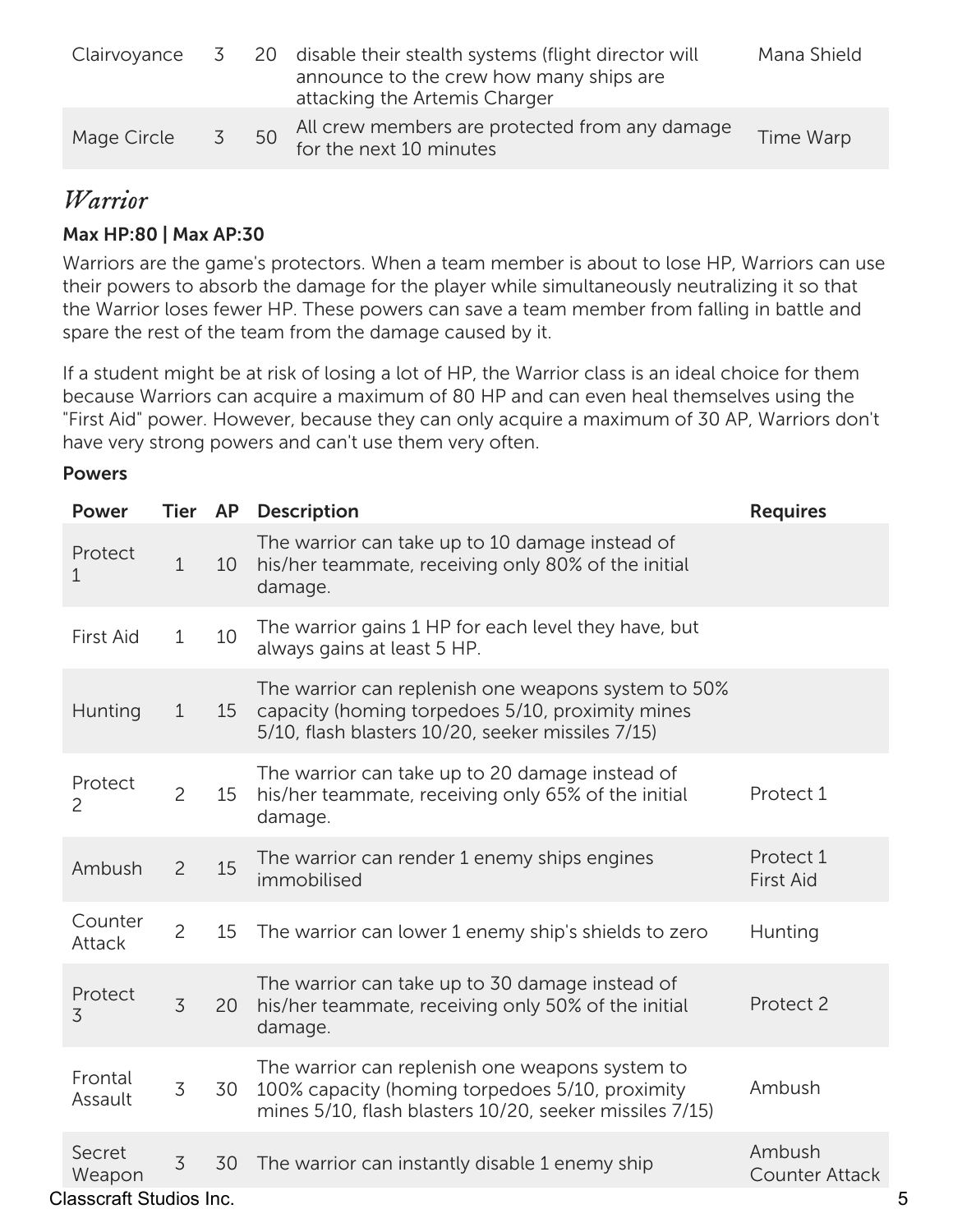# *Playing in a Team*

## *Setting up your team*

Teamwork is crucial in Classcraft. Start creating your team by getting together with your teammates and choosing your team's name, crest, and background.

## *Balancing your team*

There are many things to consider when putting your team together: Do you want the most balanced formula (e.g., two of each character class), or would you prefer more Healers? There are many possibilities, but the golden rule is to have at least one of each character class on your team so you can access all the different powers. Because each player has already decided which character he/she prefers, make sure your strategy reflects who your teammates want to play as much as possible. If your team can't come up with a formula that follows the golden rule, some team members may have to select another character.

# *Establishing strategic roles*

Being part of a team is one thing; surviving as a team is another. To get the most out of the game, your team needs to establish a strategy right from the start. Without one, the team could face many critical consequences.

Once you've chosen your characters, you must determine what role you're going to play on your team. Your role is determined by what powers you can use. It should reflect how you'd like to contribute to rest of your team.

Each character has two roles to choose from. If you do well in the game, you can eventually get enough powers to play both roles, but at the beginning of the game, you can only choose one. Here are the two suggested roles each character can play:

- Mage
	- Mana Provider: Uses Mana powers to help the team's AP
	- Power Mage: Uses powers that help the team gain special bonuses
- Warrior
	- Protector: Uses powers that offer protection from damage
	- Tactician: Uses offensive powers that help the Warrior and his/her team
- Healer
	- Healer: Uses healing powers
	- Reviver: Uses the "Revive" power

We strongly recommend balancing out your team by making all the roles available where possible. So if you have two Healers on your team, give one of them the healer role and have him/her get the "Heal" powers. Then make the other a reviver so that he/she tries to get "Revive" as soon as possible. One of the two could later try to get enough powers to play both Classcraft Studios Inc. 6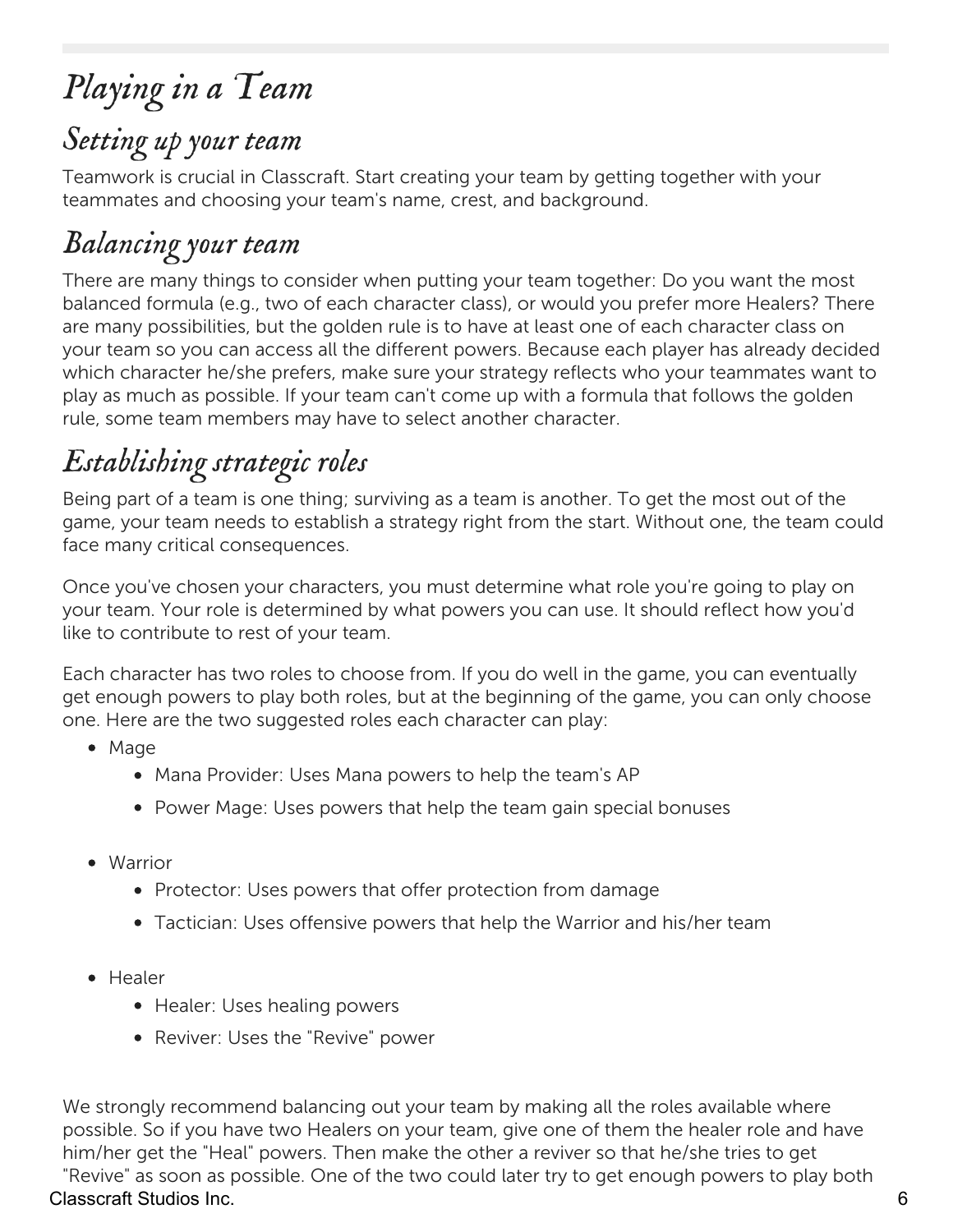roles. It isn't mandatory to determine your role at the start, but we recommend it because the choice of roles sometimes affects the choice of character. That said, choosing a role at the beginning makes choosing your first power easier.

## *Choose your first collaborative power*

Now that you've chosen your character class and your role, it's time to choose your first power! It's smart to choose a collaborative power — one that helps someone else. Survival will be easier that way since someone will always be on hand to save a team member from falling in battle. You also get XP when you use a collaborative power. Getting more XP will help you unlock more powers faster. Consider these things when choosing your first power and study the power chart paths carefully.

## *Select a team captain (optional)*

When a team member falls in battle or when several teammates lose HP, typically the team gets together to discuss which powers to use to solve the problem. Sometimes, ideas can clash and it can be tough to figure out how to proceed. Team captains can be helpful in these situations as they will have the last word on these decisions, which ultimately lets the whole team take action and move forward quickly. The team captain should be someone who really understands the game rules and mechanics, which makes their decisions most effective during critical situations. It is not mandatory to choose a team captain — alternatively, you could even have two. Whatever suits your team best!

# *Dealing with Damage and Falling in Battle*

## *Dealing with damage*

Taking damage is a normal part of the game. At some point, we all get to class late or have a hard time with an assignment. It's important to learn how to work together as a team to manage that damage. Here are some ways you can deal with damage as a team:

- Healers can use "Heal 1, 2, 3" and "Healing Circle." If a teammate loses all his/her HP, they can also use "Revive" to make sure the player doesn't fall in battle.
- Warriors can use "Protect 1, 2, 3" to help others and "First Aid" on themselves.
- Mages can use "Mana Shield" on themselves to avoid taking damage.

## *Falling in battle*

When players lose all of their HP, they fall in battle and must roll the cursed dice to come back into the game. The cursed dice contains six sentences. These are:

You have fallen in battle, your body will be frozen in cryptonite until you can be revived.

If a teammate has the right power and chooses to use it, he/she can save another player who has lost all HP. If no one saves a player with 0 HP, the player must roll the cursed dice and deal with what is written on it. Once this is done, the player is brought back into the game, but with only 1 HP! In addition, all his/her fellow team members lose 10 HP because he/she fell in battle. If one of them falls as a result of this penalty, the remaining team members lose another 10 HP! This can continue for a while, so be careful! That said, the same player can't fall twice as a result of the original incident.

### Classcraft Studios Inc. 7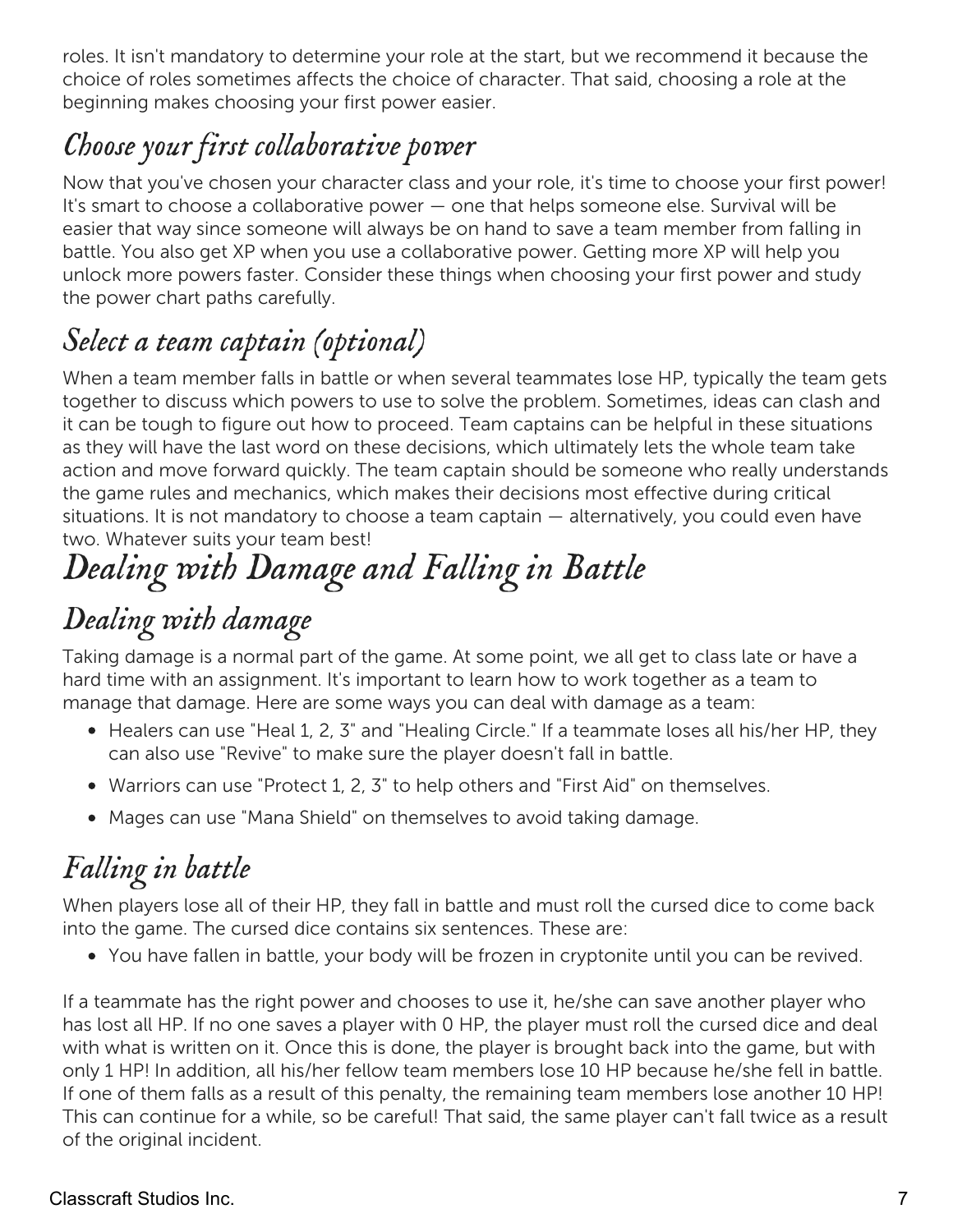## *Customizing Your Character: Buying Equipment, and Training Pets*

## *Customizing your character*

You can customize your character in Classcraft by buying equipment. As you level up, you will have access to new sets, giving you epic new looks to choose from. Below, you will find the gear chart that explains how these tiers break down.

|                                   | <b>Superior</b> |            | Heroic Ultimate | Legendary |
|-----------------------------------|-----------------|------------|-----------------|-----------|
| Accessible at levels              | $1 +$           | $5 + 10 +$ |                 | $15+$     |
| Number of sets                    | 3               | 5 3        |                 |           |
| Items per set                     | 6               | 6 6        |                 | 6         |
| Cost in gold pieces for each item | 50              | 100        | 150             | 200       |

You can mix and match pieces from different sets to create your own unique look. Go to the equipment section to customize your look.

# *Unlocking, training, and equipping pets*

If you get a complete set of equipment, you will unlock a pet. Each set of equipment has a corresponding pet. Once you have unlocked it, you can go to the pet section and begin training it. Each time you send your pet on mini training missions, you will earn gold pieces. Once your pet is fully trained, you will get a big gold piece bonus and be able to display your pet alongside your character by equipping it in the equipment section.

## *Gold Pieces*

As mentioned in the basic game rules section, gold pieces can be earned in three ways:

- You can earn some every time you level up (Free and Premium),
- You can train your pets (Premium version),
- If your class is playing the Premium version, your teacher can reward you with gold pieces if you do well in class.

# *Random Events*

Random events are a great way to begin each class, so make sure your teacher doesn't forget to generate them! These events make the game more fun. There are an equal number of good and bad events, and everyone has to live with the consequences, even the Gamemaster. Some events are beneficial, like the "Healing" event, which gives each player 5 HP. Others are unfortunate, like the "Feeble" event, where everyone loses twice as many HP during the period. There are even some events that can happen outside of the class. For example, the "Thirst of the Healers" event enables Healers to leave the classroom to go drink water. Some events are just funny, like the "Chant of the Master," which forces the Gamemaster to sing a song chosen by the player who has the least XP.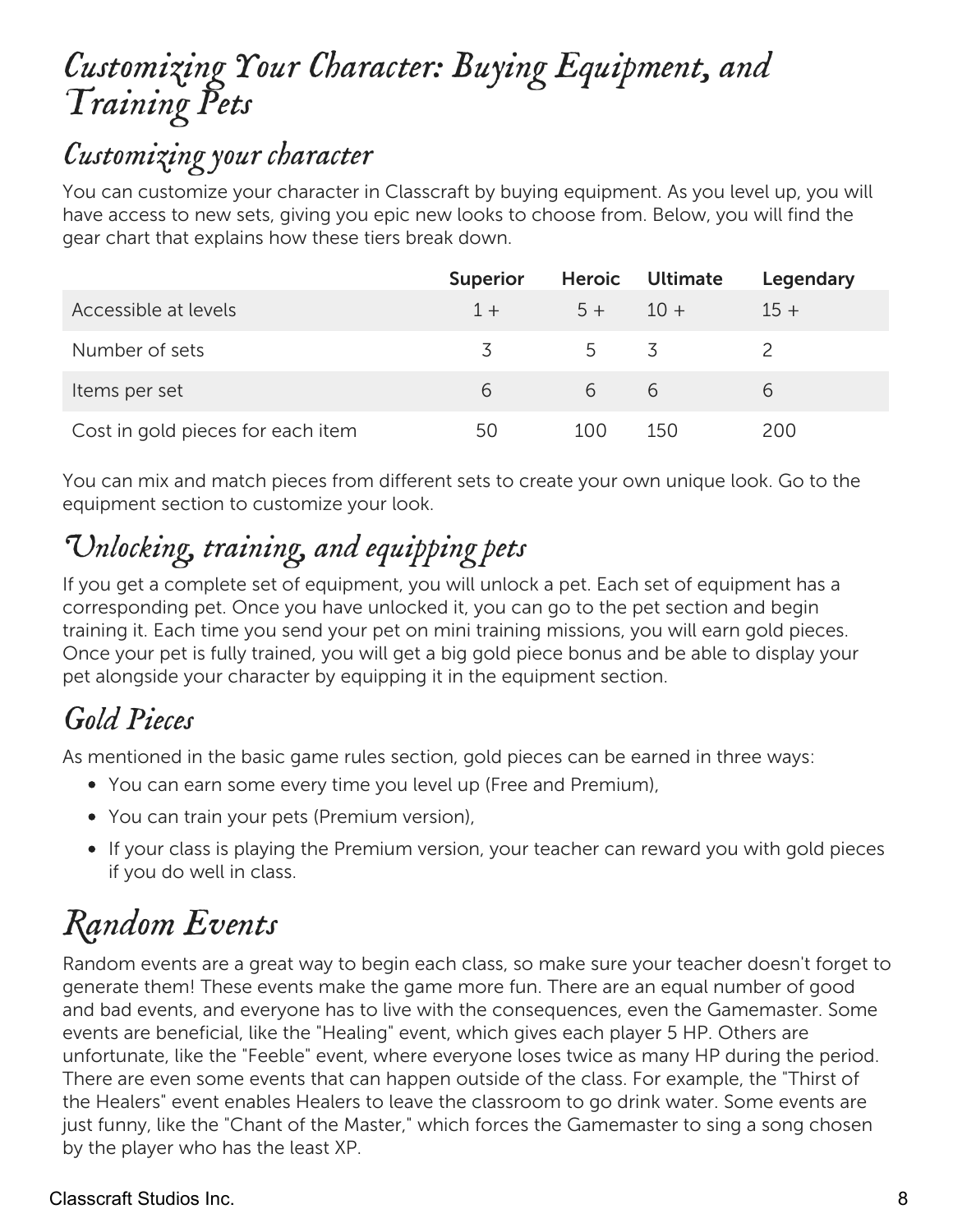# *Tips and Tricks*

### Choose a cooperative power as a first power

If most or all your teammates start the game with a cooperative power, they will give themselves an advantage because they'll be better equipped to avoid falling in battle. Plus, using a cooperative power enables team members to gain XP, which makes it possible to get new powers more quickly.

Teams that start the game off with cooperative powers survive much longer than the teams that don't.

### Don't underestimate the Mage when choosing character classes

The Mage may seem like a risky character to play as because of its low maximum HP. However, the Mage has access to the strongest powers in the game, so it will be an asset to any team. Work together to protect your Mages and get the benefits of their powers.

### Monitor your HP

If you have only a few HP left, avoid doing anything that might make you lose them. You can also ask a Healer to help so you can avoid falling in battle.

### Monitor your AP

If your AP is at maximum, you should use at least one of your powers. Otherwise, you won't be able to take advantage of the daily increment in AP or of game events that might generate AP.

### Use the Warrior's "Protect" power

Many players think protection powers aren't as useful as healing powers, but this isn't true. The "Protect" power enables you to prevent a player from falling in battle. No healing power can do that. Plus, using "Protect" means less damage overall, which makes it easier to keep your team members alive.

### Healers should heal someone else as often as possible

Even if healing powers can be used on the Healers themselves, these players only gain XP when they use healing powers on one of their teammates. If there are two Healers on your team, the best strategy is to heal each other so that you can gain XP and restore your HP.

### Use the Mage's "Mana Shield" in critical situations

This will help Healers and Warriors do their job and focus on other players. Don't overuse this power since your team could also ask you to use cooperative powers like "Mana Transfer."

### Before using "Mana Transfer," assess the situation

Make sure that the players who are at their maximum level of AP spend some of them first, ideally on a cooperative power, so that they'll get the most out of the "Mana Transfer."

### Before using "Fountain of Mana," assess the situation

Regardless of how many AP a player starts the game with, his/her maximum doesn't change. Before using "Fountain of Mana," make sure that the player you are using it on has spent as many AP as possible, ideally by using cooperative powers to gain more XP. This way, he/she will get the most out of the "Fountain of Mana."

### Classcraft Studios Inc. 9